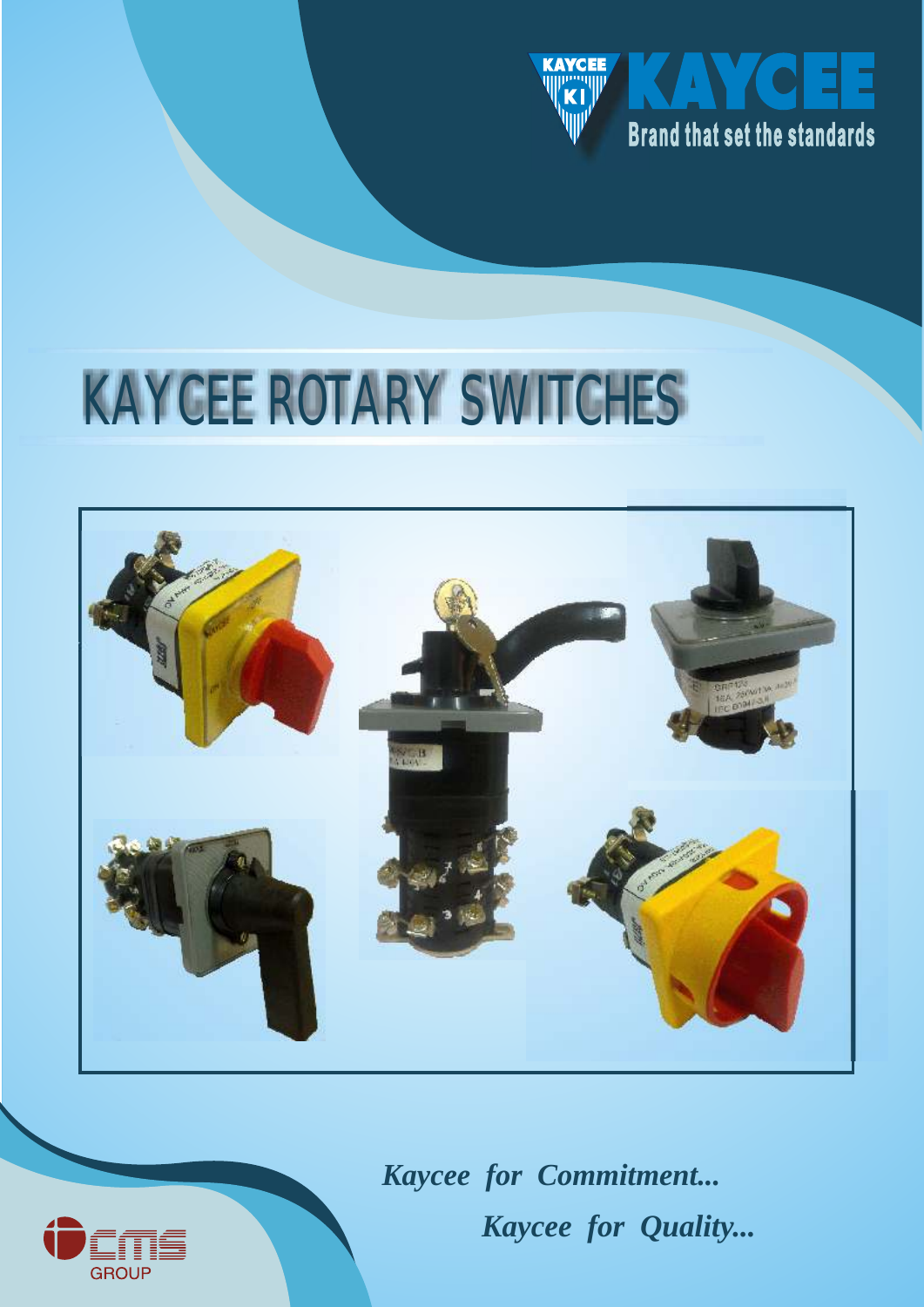



# **THE ADVANTAGE IS YOURS**

KAYCEE Rotary Switches have been engineered with reliable design especially to meet the requirements of latest concept for switching technology in control engineering and thus offer complete design flexibility to assemble complex switching program.

These are guarantee for optimum performance and meet with latest industrial application. Also backed by the industries most knowledgeable and responsive engineering and customer service professionals.

Assembled on packet principle with choice of four position and multi pole circuits. The superior engineering materials and manufacturing processes for rotary switch components ensure reliable electrical endurance for safer operation and used for longer life. The high grade engineering plastics for the components ensure greater mechanical strength.

# **APPLICATION**

Making -breaking circuits Isolation of power circuits Switching of auxiliary circuits Motor application Ammeter or Voltmeter Selector Switches

## **RANGE**

16A, 250V AC / 10A, 440V AC 25A, 250V AC / 16A, 440V AC 16A, 440V AC 25A, 440V AC

# **FEATURES**

Design assembled on packet principle Air break type Wiping contact Make before break contact 90° angle of throw Panel & base mounting Unwanted position blocked when specified. With high grade thermo plastics with excellent electrical properties Tested at ERDA as per IEC 60947 Part I & III : 2005 CE marking Factory ISO 9001:2008 certified by UL DQS Inc., USA Operating mechanism slow break - Principally for AC switching only. Kaycee rotary switches comply with IS 13947 Part I & III

## **ELECTRICAL DATA**

Continuos Current Operational Voltage High Voltage Test Ambient Temperature Mechanical Life Electrical Life Short Time Withstand Current Short Time Making & Breaking Capacity

10A, 16A, 25A 250V, 440V AC 2.5 Kv for 1 minute upto 50°C 1 Lakh operation Depends upon the application 10 Times of operating current for 1 Sec. 10 Times of operating current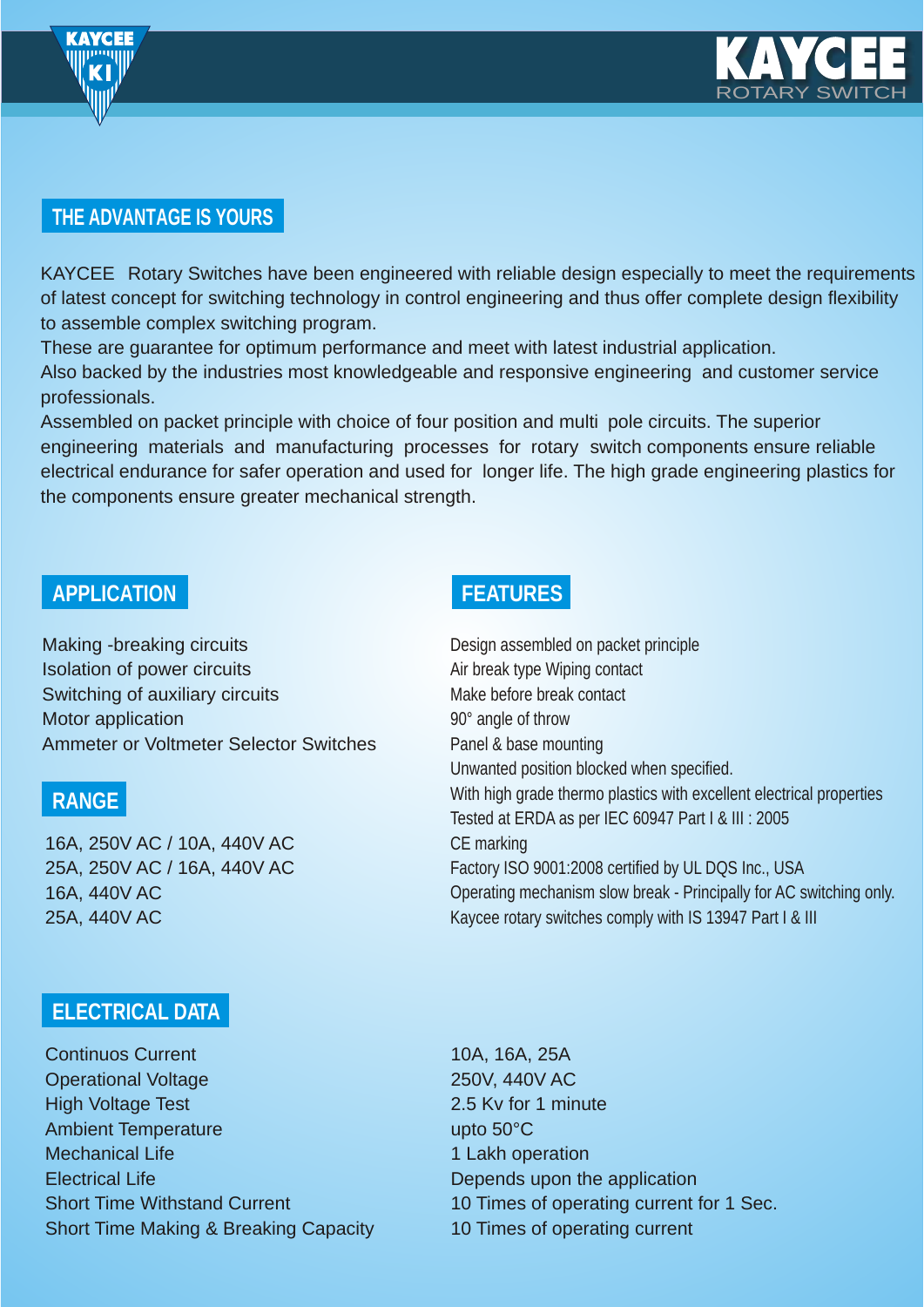



# **CODING SYSTEM**

| Rotary Switches consist of index letters & figures grouped in sequence to indicate |                                                                                                                |                                        |                 |                 |                                                          |                 |              |           |
|------------------------------------------------------------------------------------|----------------------------------------------------------------------------------------------------------------|----------------------------------------|-----------------|-----------------|----------------------------------------------------------|-----------------|--------------|-----------|
| the salient features of the switches.                                              |                                                                                                                |                                        |                 |                 |                                                          |                 |              |           |
| SRP1817A/MB/TB3/LG1/GC                                                             |                                                                                                                |                                        |                 |                 |                                                          |                 |              |           |
| A) Prefix letters                                                                  | S- indicates AC only -slow break quick make mechanism.                                                         |                                        |                 |                 |                                                          |                 |              |           |
| B) The next Group of letters                                                       | <b>Method of Mounting</b>                                                                                      |                                        |                 |                 |                                                          |                 |              |           |
|                                                                                    |                                                                                                                | RP - Back up panel flush mounting      |                 |                 |                                                          |                 |              |           |
|                                                                                    |                                                                                                                | BC - Front of panel base mounting      |                 |                 |                                                          |                 |              |           |
|                                                                                    |                                                                                                                | X - Universal mounting                 |                 |                 |                                                          |                 |              |           |
|                                                                                    |                                                                                                                |                                        |                 |                 |                                                          |                 |              |           |
|                                                                                    |                                                                                                                |                                        |                 |                 | M - Indicates switch for three phase - 440V              |                 |              |           |
| C) The next Group of figures                                                       |                                                                                                                | Indicates Current rating               |                 |                 |                                                          |                 |              |           |
|                                                                                    |                                                                                                                | $1 - 10A/16A$                          |                 |                 |                                                          |                 |              |           |
|                                                                                    | $2 - 25A$                                                                                                      |                                        |                 |                 |                                                          |                 |              |           |
| D) The next Group of figures                                                       | Indicates No of poles                                                                                          |                                        |                 |                 |                                                          |                 |              |           |
|                                                                                    | 8 - No of Poles                                                                                                |                                        |                 |                 |                                                          |                 |              |           |
| E) The next Group of figures                                                       |                                                                                                                | Indicates No. of disc                  |                 |                 |                                                          |                 |              |           |
|                                                                                    |                                                                                                                | 17 - No. of discs in switches assembly |                 |                 |                                                          |                 |              |           |
| F) Suffix letters                                                                  |                                                                                                                | Indicates switches sequence            |                 |                 |                                                          |                 |              |           |
|                                                                                    |                                                                                                                |                                        |                 |                 | Note: ON/OFF Switches have no suffix letters.            |                 |              |           |
|                                                                                    |                                                                                                                | A - 2 way no off                       |                 |                 |                                                          |                 |              |           |
|                                                                                    |                                                                                                                | B - 2 way with off                     |                 |                 |                                                          |                 |              |           |
|                                                                                    |                                                                                                                | C - 3 way with off                     |                 |                 |                                                          |                 |              |           |
|                                                                                    |                                                                                                                | D - 4 way no off                       |                 |                 |                                                          |                 |              |           |
|                                                                                    |                                                                                                                | <b>Motor Control Switches</b>          |                 |                 |                                                          |                 |              |           |
|                                                                                    |                                                                                                                | BX - 34 - Star delta starting with off |                 |                 |                                                          |                 |              |           |
|                                                                                    |                                                                                                                |                                        |                 |                 | AB - 65 - Two speeds with off (High or low)              |                 |              |           |
|                                                                                    | LK - Reversing or polarity change over no off (forward - reverse)                                              |                                        |                 |                 |                                                          |                 |              |           |
|                                                                                    | K - Reversing or polarity chage over with off                                                                  |                                        |                 |                 |                                                          |                 |              |           |
| G) Special codes                                                                   |                                                                                                                | VS - Voltmeter selector switch         |                 |                 |                                                          |                 |              |           |
|                                                                                    | MA60 - Ammeter selector switch                                                                                 |                                        |                 |                 |                                                          |                 |              |           |
|                                                                                    | PC - Speed control switch                                                                                      |                                        |                 |                 |                                                          |                 |              |           |
|                                                                                    |                                                                                                                | MB - Make before break contact         |                 |                 |                                                          |                 |              |           |
|                                                                                    | PD - Pad locking                                                                                               |                                        |                 |                 |                                                          |                 |              |           |
| H) Blocking Mechanism                                                              | For 4 position switch                                                                                          |                                        |                 |                 |                                                          |                 |              |           |
|                                                                                    |                                                                                                                |                                        |                 |                 |                                                          |                 |              |           |
|                                                                                    | TA - indicates switch limited to 3 operating position<br>TB - indicates switch limited to 2 operating position |                                        |                 |                 |                                                          |                 |              |           |
|                                                                                    | TC - indicates switch limited to between normal position                                                       |                                        |                 |                 |                                                          |                 |              |           |
|                                                                                    |                                                                                                                |                                        |                 |                 |                                                          |                 |              |           |
| I) Locking attachment                                                              |                                                                                                                | L - Lever type lock                    |                 |                 |                                                          |                 |              |           |
|                                                                                    | T - Tee type lock                                                                                              |                                        |                 |                 |                                                          |                 |              |           |
|                                                                                    | P - Pistol grip type handle<br>K - Knob type handle                                                            |                                        |                 |                 |                                                          |                 |              |           |
|                                                                                    |                                                                                                                |                                        |                 |                 |                                                          |                 |              |           |
| J) Centre key lock assembly                                                        |                                                                                                                |                                        |                 |                 |                                                          |                 |              |           |
| Code ref.                                                                          | G <sub>1</sub>                                                                                                 | G <sub>2</sub>                         | G <sub>3</sub>  | G4              | G12                                                      | G <sub>13</sub> | G24          | G         |
| Locking Position & key position                                                    | 1                                                                                                              | $\overline{2}$                         | 3               | $\overline{4}$  | 1 & 2                                                    | 1&8.3           | 2 & 4        | All       |
|                                                                                    |                                                                                                                |                                        |                 |                 |                                                          |                 |              |           |
| K) Cubicle door interlock                                                          |                                                                                                                | Lockable type                          |                 |                 |                                                          |                 |              |           |
| Code ref.                                                                          | HR <sub>1</sub>                                                                                                | HR <sub>2</sub>                        | HR <sub>3</sub> | HR4             | <b>HR12</b>                                              | <b>HR13</b>     | <b>HR 24</b> | <b>HR</b> |
| Position in which lock dis-engage                                                  | $\mathbf{1}$                                                                                                   | $\overline{2}$                         | 3               | $\overline{4}$  | 1 & 2                                                    | 1&8.3           | 284          | All       |
|                                                                                    |                                                                                                                |                                        |                 |                 |                                                          |                 |              |           |
| L) Cubicle door interlock                                                          |                                                                                                                | Non lockable type                      |                 |                 |                                                          |                 |              |           |
| Code ref.                                                                          | SH <sub>1</sub>                                                                                                | SH <sub>2</sub>                        | SH <sub>3</sub> | SH <sub>4</sub> | <b>SH13</b>                                              | <b>Sh24</b>     |              |           |
| Position in which lock dis-engage                                                  | 1                                                                                                              | $\overline{2}$                         | $\mathbf{3}$    | $\overline{4}$  | 1&8.3                                                    | 284             |              |           |
|                                                                                    |                                                                                                                |                                        |                 |                 |                                                          |                 |              |           |
| M) Code for indication plate                                                       |                                                                                                                |                                        |                 |                 | GB - Grey flush plate with indicating plate & black knob |                 |              |           |
|                                                                                    | YR - Yellow flush plate with indicating plate & red knob                                                       |                                        |                 |                 |                                                          |                 |              |           |
| G - Grey flush plate with indicating plate                                         |                                                                                                                |                                        |                 |                 |                                                          |                 |              |           |

Y - Yellow flush plate with indicating plate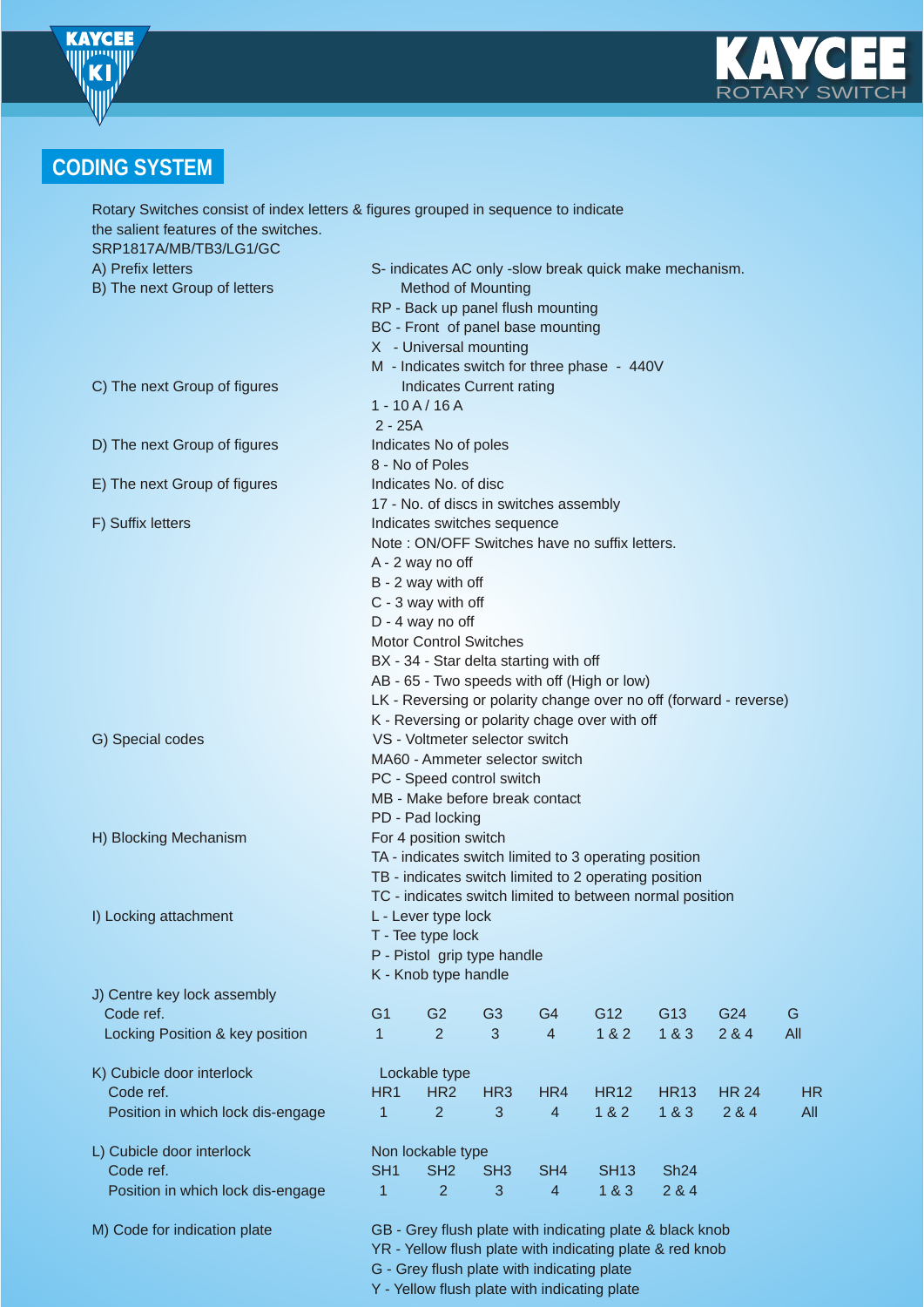



| <b>CODING FOR LIMITED POSITION SWITCHES 90° SWITCHING</b>     |                                                                 |                                                                   |                                                                                |                                                                                                              |  |
|---------------------------------------------------------------|-----------------------------------------------------------------|-------------------------------------------------------------------|--------------------------------------------------------------------------------|--------------------------------------------------------------------------------------------------------------|--|
| <b>3 POSITION SWITCH</b><br><b>CODE TA</b>                    | $\mathcal{H}(2)$<br>$\blacktriangleleft$ (4)<br>TA <sub>1</sub> | $\bullet$<br>$\bigstar$<br>TA <sub>2</sub>                        | $\leftarrow$ 4 $\leftarrow$ 2<br>TA <sub>3</sub>                               | $\textcircled{\tiny{\textcircled{\#}}}\ \textup{)+\textcircled{\tiny{\textcircled{\#}}}}$<br>TA <sub>4</sub> |  |
| <b>2 POSITION SWITCH</b><br><b>CODE TB</b>                    | ∞<br>$\blacktriangleleft$ (4)-<br>TB <sub>1</sub>               | $\bullet$<br>$\blacktriangleleft$ (4)-(<br>(X)<br>TB <sub>2</sub> | $\circledR$<br>→②▶<br>TB <sub>3</sub>                                          | $\bigcap$ $(2)$<br>(x)<br>TB <sub>4</sub>                                                                    |  |
| <b>BETWEEN POSITIONS LIMITING</b><br><b>MECHANISM CODE TC</b> | $\rightarrow$ $(2)$<br>$\bigoplus$<br>TC <sub>1</sub>           | $\triangleleft bigoplus$ $\bigoplus$<br>TC <sub>2</sub>           | $\bigoplus_{\mathcal{A}} \bigoplus_{\mathcal{A}} \bigoplus$<br>TC <sub>3</sub> | $\bigoplus$<br>$\mathsf{H}(2)$<br>TC <sub>4</sub>                                                            |  |

# **MOUNTING DETAILS**

- 1. Remove knob
- 2. Remove holder, IP & background plate
- 3. Remove two screws M4 x 12.
- 4. Fit Switch on panel (For Mounting holes refer mounting drawing)
- 5. Fit two screws M4 x 12
- 6. Fit background plate, IP, And holder
- 7. Fit Knob

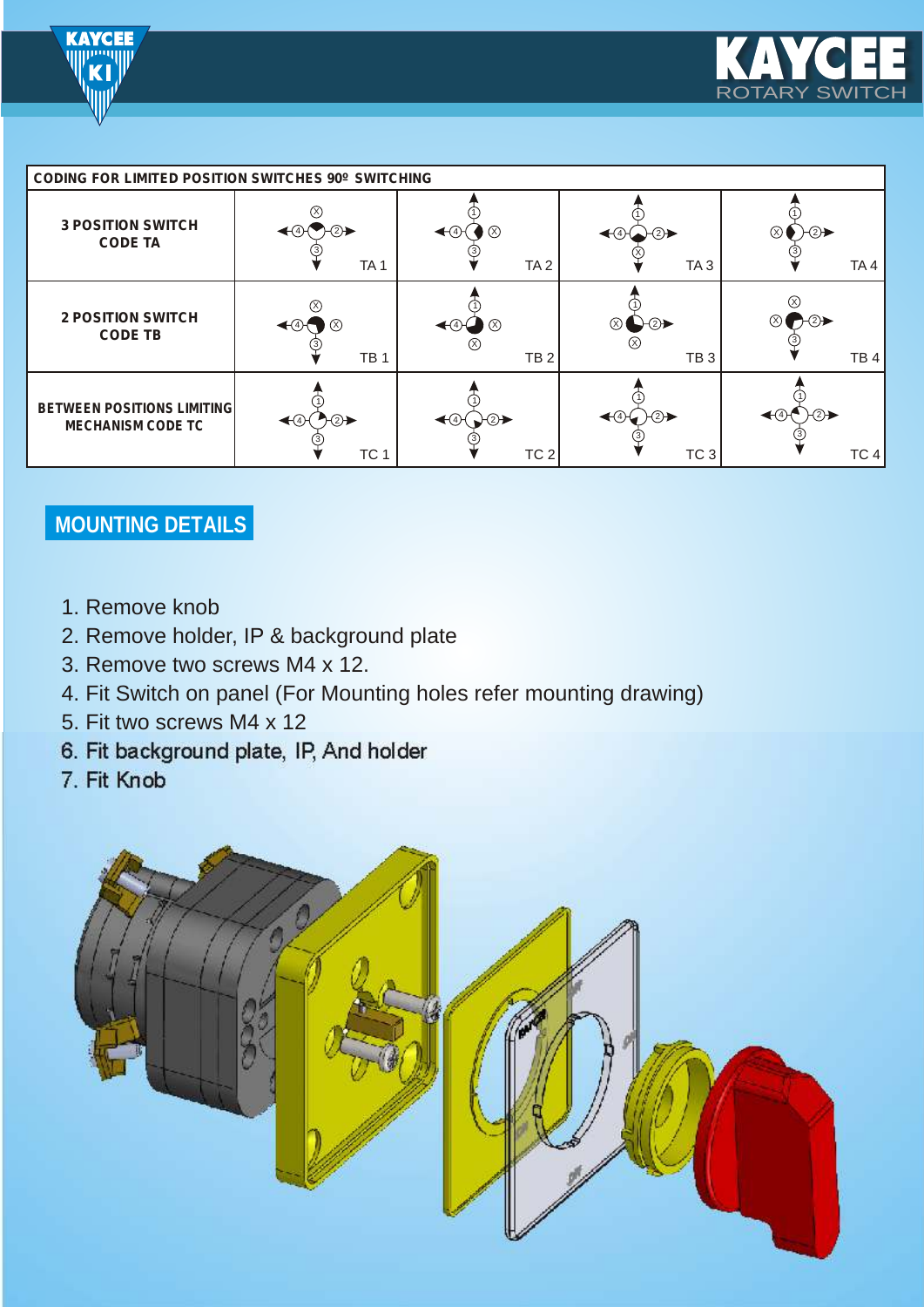



# **10-16-25 Amperes 4-Position 90°**

Rotary Switches of 10,16 and 25 Amp. 4 position, listed on next page, are with standard switching sequences up to 4 poles. Multi-pole switches are offered on request.

TYPE :

Open execution without any enclosure.

DESIGN :

Air break wiping contact(Double Break) silver plated, self aligning. RATING:

10-16-25 Amp. for working voltage of 250 or 440 for AC switching. **SPECIFICATIONS** 

Rotary Switches conform to IS: 13947(Part I and Part III) /1993 and to BSS and Defence specifications.

MECHANISM

Slow break-principally for AC switching only. Quick make Break-principally for DC switching. Also for AC when easy and quick action is necessary. MOUNTING:

For switches flush at the back of panel mounting specify SRP or SRPM for AC and RP or RPM for AC/DC. For Switches flush at front of panel mounting specify SBC or SBCM for AC and BC or BCM for AC/DC.

OPERATING HANDLE :

Knob(Wing type) of black colour / red colour.

OPTIONAL ACCESSORIES:

A selection of accessories and attachment from a wide variety is available, viz, Handles, Detachable Handles Indication Plates, Centre Key Locks , Cubicle Door Interlocks, Lockable - Non Lockable, Pad Locking etc. Details available on request.

It is recommended that switches with large built up should have handle & lockable switches with large built up should have LG lock.



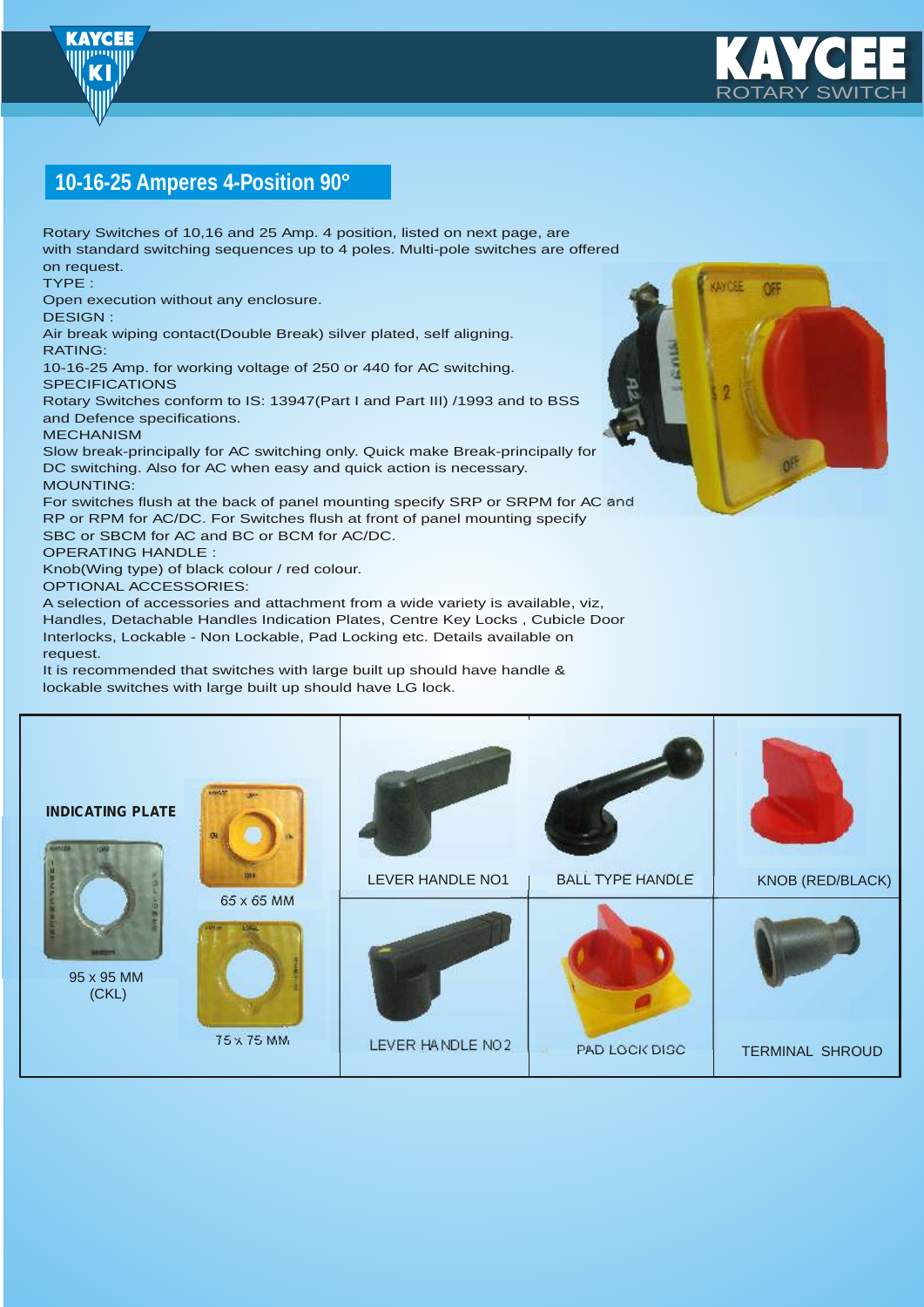



**ROTORY SWITCHES** 10-16-25 Amperes 4-Position 90º

#### STANDARD SWITCHING COMBINATIONS

Suitable for Mounting Flush at the Back of Panel SINGLE PHASE - 250 VOLTS (1 & 2 poles) THREE PHASE - 440 VOLTS (3 Poles & above) (working Voltage 250 to earth)

| <b>SWITCHING</b>               | NO OF          | 10 AMP.AC       |                          | 16 AMP.AC        |        | 25 AMP.AC        |                |
|--------------------------------|----------------|-----------------|--------------------------|------------------|--------|------------------|----------------|
|                                | <b>POLES</b>   | <b>TYPE</b>     | Dim. Y                   | <b>TYPE</b>      | Dim. Y | <b>TYPE</b>      | Dim. Y         |
|                                | $\mathbf{1}$   | $\sim$          | $\sim$                   | <b>SRP112</b>    | 17     | <b>SRP213</b>    | 23             |
| <b>OFF</b><br><b>ON-OFF</b>    | 2              | $\sim$          |                          | <b>SRP123</b>    | 23     | <b>SRP225</b>    | 35             |
| $ONO$ ON                       | 3              | <b>SRP134</b>   | 29                       | <b>SRPM134</b>   | 29     | <b>SRPM237</b>   | 47             |
| <b>OFF</b>                     | $\overline{4}$ | <b>SRP145</b>   | 35                       | SRPM145          | 35     | SRPM249          | 59             |
| <b>TWO WAY</b>                 | $\mathbf{1}$   | ٠               | ٠                        | <b>SRP113A</b>   | 23     | <b>SRP213A</b>   | 23             |
| <b>NO OFF</b><br>$\mathbf{1}$  | 2              |                 |                          | <b>SRP125A</b>   | 35     | <b>SRP225A</b>   | 35             |
| $\overline{2}$<br>2 O          | 3              | <b>SRP137A</b>  | 47                       | SRPM137A         | 47     | SRPM237A         | 47             |
| $\mathbf{1}$<br>$\overline{A}$ | $\overline{4}$ | <b>SRP149A</b>  | 59                       | SRPM149A         | 59     | SRPM249A         | 59             |
| <b>TWO WAY</b>                 | $\mathbf{1}$   |                 |                          | <b>SRP113B</b>   | 23     | <b>SRP215B</b>   | 35             |
| <b>WITH OFF</b><br><b>OFF</b>  | 2              | $\blacksquare$  | $\blacksquare$           | <b>SRP125B</b>   | 35     | <b>SRP229B</b>   | 59             |
| $2^{\circ}$<br>$\mathbf{1}$    | 3              | <b>SRP137B</b>  | 47                       | SRPM137B         | 47     | <b>SRPM2313B</b> | 83             |
| <b>OFF</b><br>B.               | $\overline{4}$ | <b>SRP149B</b>  | 59                       | SRPM149B         | 59     | $\blacksquare$   | ٠              |
| <b>THREE WAY</b>               | 1              | $\blacksquare$  | $\blacksquare$           | <b>SRP113C</b>   | 23     | <b>SRP215C</b>   | 35             |
| <b>WITH OFF</b><br><b>OFF</b>  | 2              |                 |                          | <b>SRP126B</b>   | 41     | <b>SRP229C</b>   | 59             |
| $3^\circ$ O<br>$\mathbf{1}$    | 3              | <b>SRP139C</b>  | 59                       | SRPM139C         | 59     | <b>SRPM2313C</b> | 83             |
| $\overline{2}$<br>C            | $\overline{4}$ | <b>SRP1412C</b> | 77                       | <b>SRPM1412C</b> | 77     | $\sim$           | $\blacksquare$ |
| <b>FOUR WAY</b>                | $\mathbf{1}$   |                 | $\overline{\phantom{a}}$ | SRP113D          | 23     | <b>SRP215D</b>   | 35             |
| <b>NO OFF</b><br>$\mathbf{1}$  | 2              |                 |                          | SRP126D          | 41     | SRP229D          | 59             |
| 2<br>$\circ$<br>4              | 3              | <b>SRP139D</b>  | 59                       | SRPM139D         | 59     | <b>SRPM2313D</b> | 83             |
| 3<br>D                         | $\overline{4}$ | <b>SRP1412D</b> | 77                       | SRPM1412D        | 77     | $\blacksquare$   |                |

#### NOTE :

For other dimensions refer separate dimension sheet.

Indicating plates square size 64 x 64 mm for standard switches and 75 x 75 mm for switches with Locks - Interlocks .

Single and double Pole Switches are rated 250V. If required for 440V - in code add 'M' as shown above. Dimension Y shown correspondingly. Add GB in code for switches required with grey I. P. and black knob. Alternatively add YR for yellow I. P. and red knob. If either codes are not specified, then we shall book order with GB.



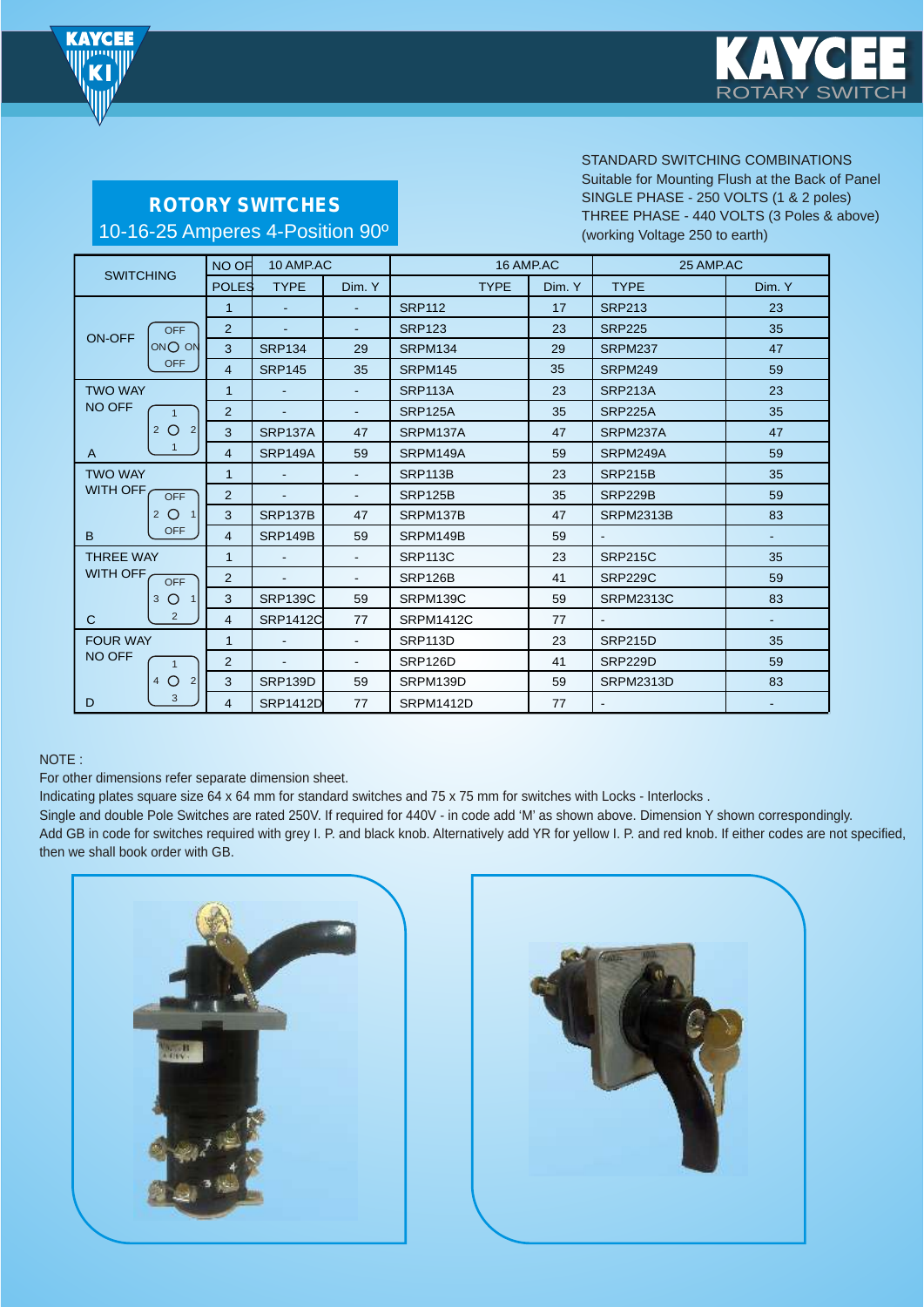



## **INSTRUMENT SELECTOR SWITCHES 10 AMPERES**

Rotary Selector Switches are suitable for instruments like Ammeters, Voltmeters, SPECIFICATIONS: Power Factor Meters etc. The design enables to indicate by means of a single meter, the current or the voltage. Ammeter Selector Switches are provided with make - before - break contacts to give security against risk of open circuit of the current transformer secondaries. Listed below are standard switches.

**TYPE** 

Open execution without any enclosure.

**DESIGN** Air break wiping contacts (Double Break) self aligning,

RATING:

10 Amp. for working voltage of 250V or 440V for AC circuits only.

**MECHANISM:** 

Slow - Break - principally for AC switching only.

MOUNTING :

For Switches flush at the back of panel mounting specify SRP for switched at the front of panel base mounting specify SBC

Rotary Switches conform to IS : 13947 - 1993 and also Defence Specifications.

OPTIONAL ACCESSORIES :



| <b>AMMETER SELECTOR</b>                                                                                                                                                                                                               |              |        |                                                       |
|---------------------------------------------------------------------------------------------------------------------------------------------------------------------------------------------------------------------------------------|--------------|--------|-------------------------------------------------------|
| <b>SWITCHING</b>                                                                                                                                                                                                                      | <b>TYPE</b>  | DIM'Y' | <b>DIAGRAM</b>                                        |
| <b>OFF</b><br>Current in each phase<br>B O<br>R<br>with OFF 4 positions 90°<br>Υ<br>Indicating plate size 65 X 65 mm sq.                                                                                                              | SRP136MA60   | 41     |                                                       |
| <b>VOLTMETER SELECTOR</b>                                                                                                                                                                                                             |              |        |                                                       |
| OFF<br>Voltage between phase with<br>OFF 4 positions 90° Indicating plate size<br><b>RB</b> ○RY<br>65 X 65 mm sq.<br><b>YB</b>                                                                                                        | SRP135VS     | 35     |                                                       |
| <b>OFF</b><br>Voltage between phase and neutral with<br>$BNO$ RN<br>OFF 4 positions 90°<br>Indicating plate size 65 X 65 mm sq.<br>YN                                                                                                 | SRP115BE18   | 35     | k۳,                                                   |
| SPECIAL SELECTOR SWITCHES                                                                                                                                                                                                             |              |        |                                                       |
| With one switch to indicate, with one<br>OFF<br>Ammeter & one Voltmeter, Simulaneous<br>В<br>$\bigcirc$ R<br>Reading of phase current & Voltage<br>Υ<br>between phases, with an OFF position.<br>Indicating plate size 65 X 65 mm sq. | SRP1310MB28  | 65     | $\mathbb{F}_{\infty}^{\text{max}}$                    |
| <b>OFF</b><br>4 Pos. Ammeter selector switch Direct in<br>line without CT Indicating plate size<br>ОR<br>lВ<br>65 X 65 mm sq.<br>Υ                                                                                                    | SRP1313ZZF12 | 83     | $\sqrt{2}$<br>gododddd<br>A1<br>Ý1<br><b>B1</b><br>R1 |

NOTE : Add GB in code for switches required with grey flush plate and black knob. Alternatively add YR for Yellow flush plate and red knob. If either codes are not specified, then we shall book order with GB.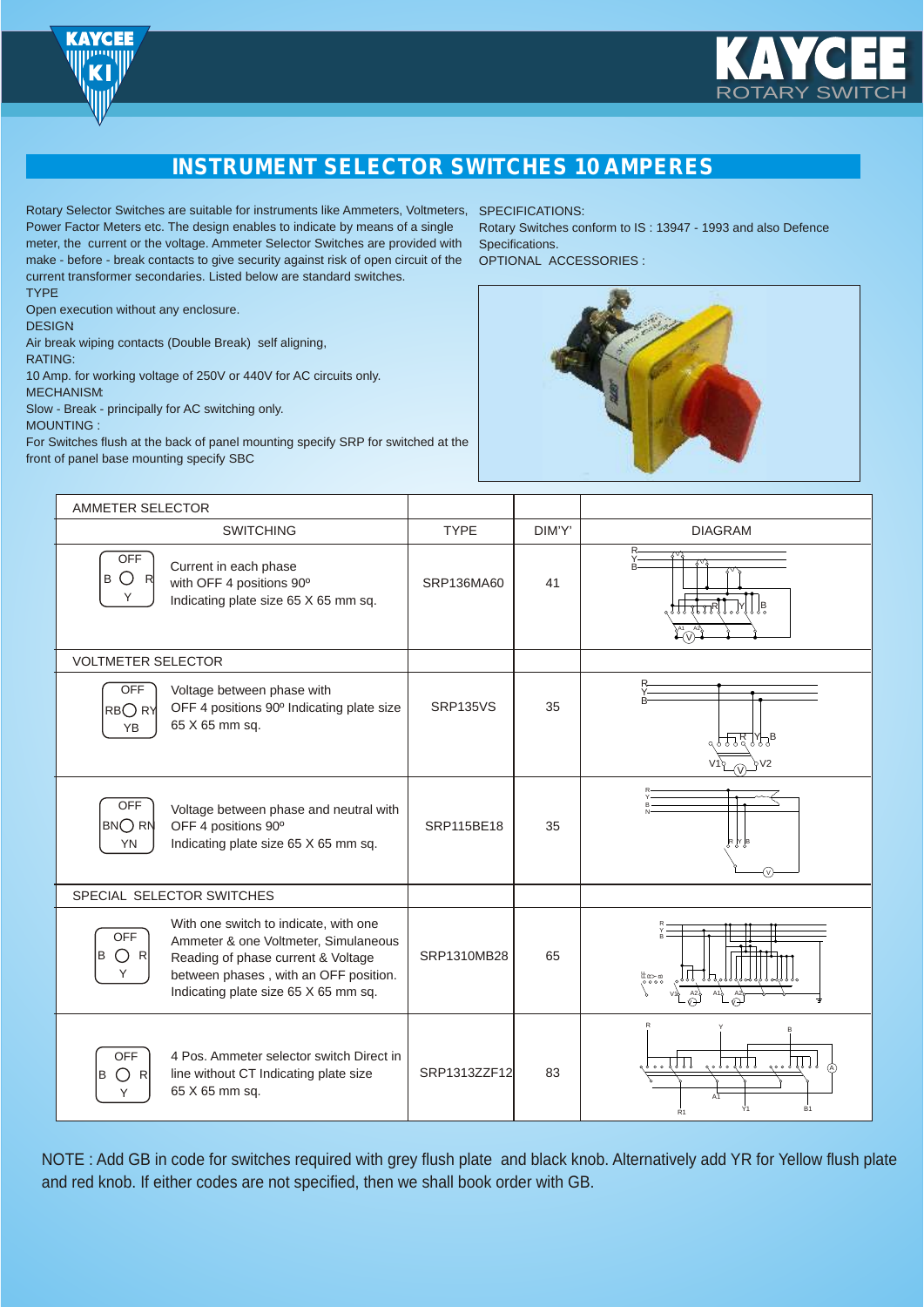



#### **PANEL MOUNTING**



**BASE MOUNTING**





(HANDLE REMOVED) PANEL DRILLING PLAN (FRONT OF PANEL)



**SMALL UNIVERSAL MOUNTING**



(BACK OF PANEL)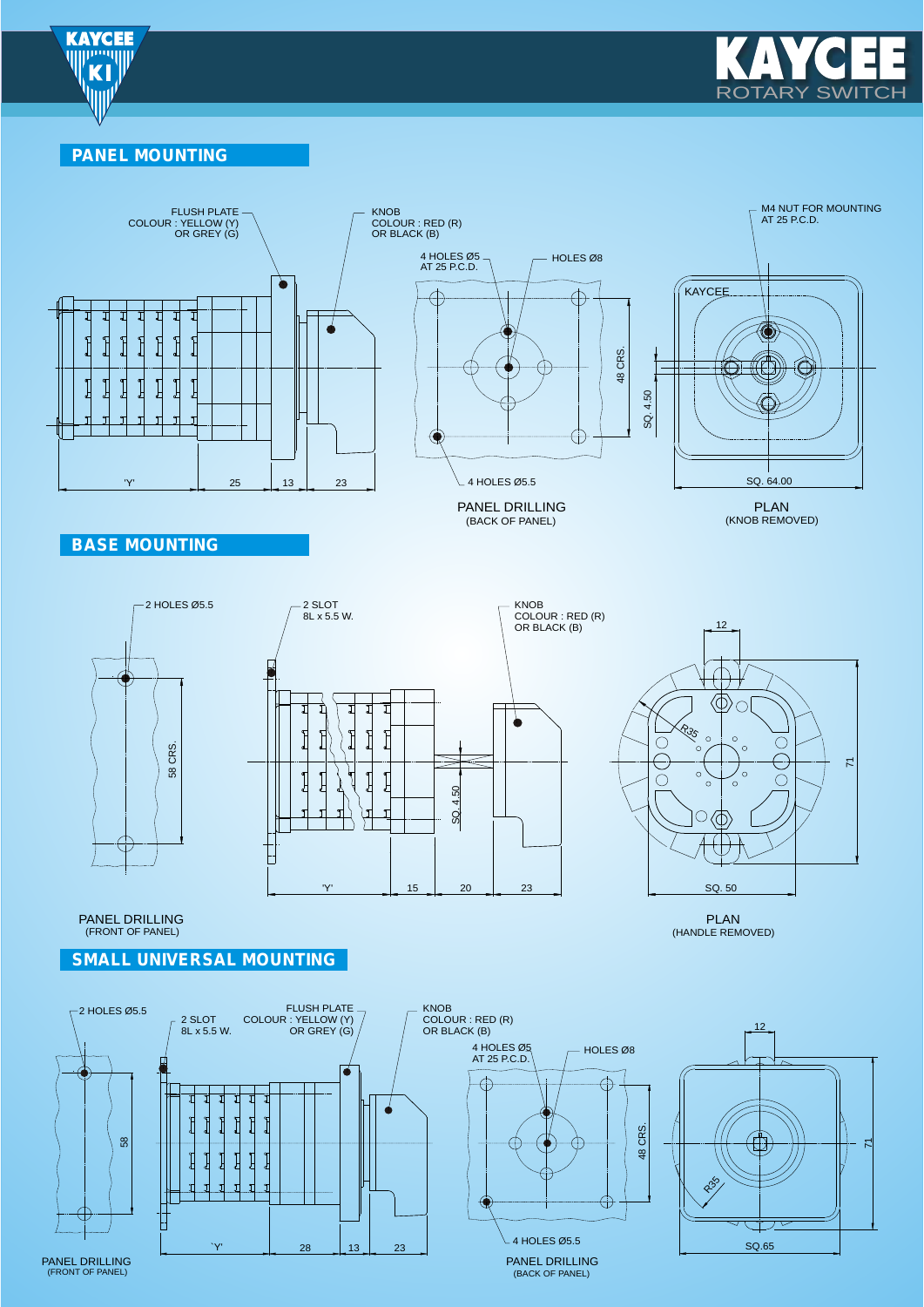

**CENTER KEY LOCK** 



### **CUBICLE DOOR INTERLOCK(NON LOCKABLE)**



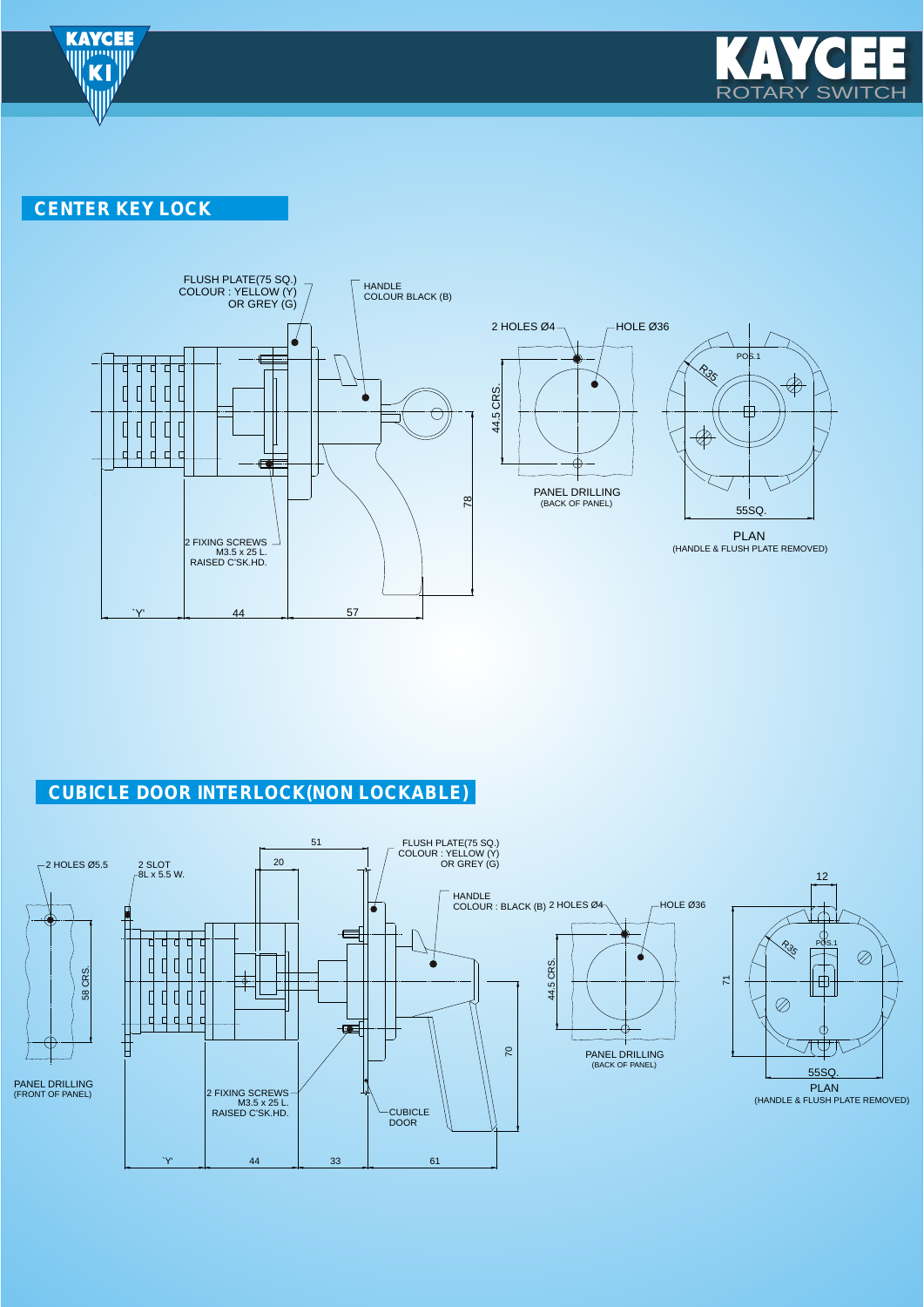



# **CUBICLE DOOR INTERLOCK (LOCKABLE)**



**PAD LOCK SWITCH**

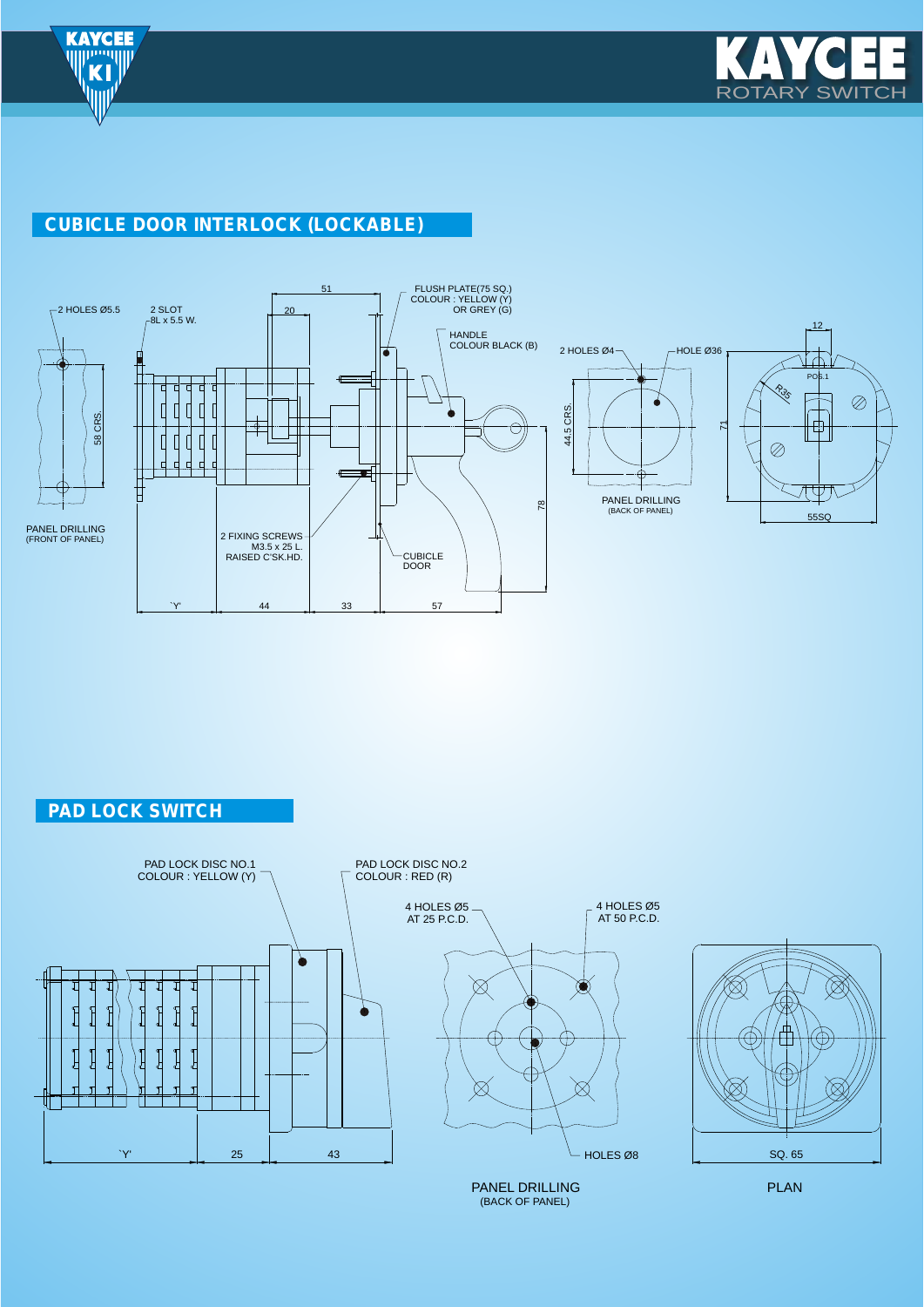



# **"ORDER FORMAT"**

| APPLICATION:- AC OR AC-DC CURRENT:-                                                                  |                                                       | <b>VOLTAGE:-</b>                     |                                                                 |
|------------------------------------------------------------------------------------------------------|-------------------------------------------------------|--------------------------------------|-----------------------------------------------------------------|
| MOUNTING: (a) PANEL (b) BASE (c) UNIVERSAL. TERMINAL ACCESSIBLE (a) FRONT (b) BACK<br>NO. OF POLES:- | $\frac{1}{2}$ SWITCH TYPE $\circlearrowright$ :-      |                                      |                                                                 |
| TYPE OF CONTRACTS:- BREAK BEFORE MAKE OR MAKE BEFORE BREAK                                           |                                                       |                                      |                                                                 |
| $NO.$ OF POSITION $(S)$ :-                                                                           | <b>BLOCKED POSITION(S):-</b>                          |                                      |                                                                 |
| TYPE OF HANDLE: (a) WING TYPE (b) BALL TYPE (c) PISTOL GRIP                                          |                                                       |                                      |                                                                 |
|                                                                                                      | (d) LEVER TYPE (e) CAPSTAN TYPE*                      |                                      |                                                                 |
| CENTRE KEY LOCK :-                                                                                   |                                                       |                                      | (a) LEVER TYPE (LG) (b) TEE TYPE (TG) (c) CAPSTAN TYPE $(CG)^*$ |
| (ONLY FOR 4 POS. SWITCHES)                                                                           |                                                       |                                      |                                                                 |
| <b>LOCKING POSITION(S):-</b>                                                                         |                                                       |                                      |                                                                 |
| CUBICALDOOR INTERLOCK: (a) LEVER TYPE (LSH) OO FOR 10-60 AMPS                                        |                                                       |                                      |                                                                 |
| (NON LOCKABLE TYPE)                                                                                  | 100-600 AMPS AND 100 AMPS LIGHT DUTY, 4 POSITION ONLY |                                      |                                                                 |
|                                                                                                      | (b) CAPSTAN TYPE (CSH) $^{OO}$ FOR 100-600 AMPS.      |                                      |                                                                 |
| <b>CUBICALDOOR INTERLOCK:-</b>                                                                       | (a) LEVER TYPE (LHR)** FOR 10-60 AMPS AND             |                                      |                                                                 |
|                                                                                                      |                                                       | 100 AMPS LIGHT DUTY, 4 POSITION ONLY |                                                                 |
|                                                                                                      | (b) CAPSTAN TYPE (CHR)** FOR 100-600 AMPS             |                                      |                                                                 |
| <b>INDICATING PLATE MARKINGS:</b>                                                                    | POS. 1-                                               | <b>POS. 5-</b>                       |                                                                 |
|                                                                                                      | <b>POS. 2-</b>                                        | POS. 6-                              |                                                                 |
|                                                                                                      | <b>POS. 3-</b>                                        | <b>POS. 7-</b>                       |                                                                 |
|                                                                                                      | <b>POS. 4-</b>                                        | <b>POS. 8-</b>                       |                                                                 |
|                                                                                                      |                                                       |                                      |                                                                 |

#### MAIN LABEL OF INDICATING PLATE :-

 $\odot$ FOR PROGRAMME OTHER THAN LISTED, ATTACH YOUR PROGRAMME SHEET WITH ORDER

- ONLY FOR 100-600 AMPS SWITCHES ONLY.
- PAD LOCKING ALSO AVAILABLE FOR 10-60 AMPS, 4 POSITION SWITCHES.
- $\odot$  SPECIFY POSITION(S) IN WHICH THE DOOR INTERLOCK SHOULD DISENGAGE.
- SPECIFY POSITION (S) IN WHICH THE DOOR INTERLOCK SHOULD DISENGAGE AND ALSO LOCK THE HANDLE.

#### NOTE : -

10-60 AMPS. AND 100 AMPS. LIGHT DUTY SWITCHES WILL BE SUPPLIED WITH BLACK KNOB AND GREY FLUSH PLATE AND ACRYLIC INDICATING PLATE (GB). IF SPECIFY CAN BE SUPPLIED. WITH YELLOW FLUSH PLATE AND ACRYLIC INDICATING PLATE AND RED KNOB.

100-600 AMPS SWITCHES UPTO 3 DISC WILL BE SUPPLIED WITH LEVER HANDLE. ABOVE 3 DISC "CAPSTAN" TYPE HANDLE.

100-600 AMPS. SWITCHES WILL BE SUPPLIED WITH ANNODISED ALUMINIUM INDICATING PLATES.